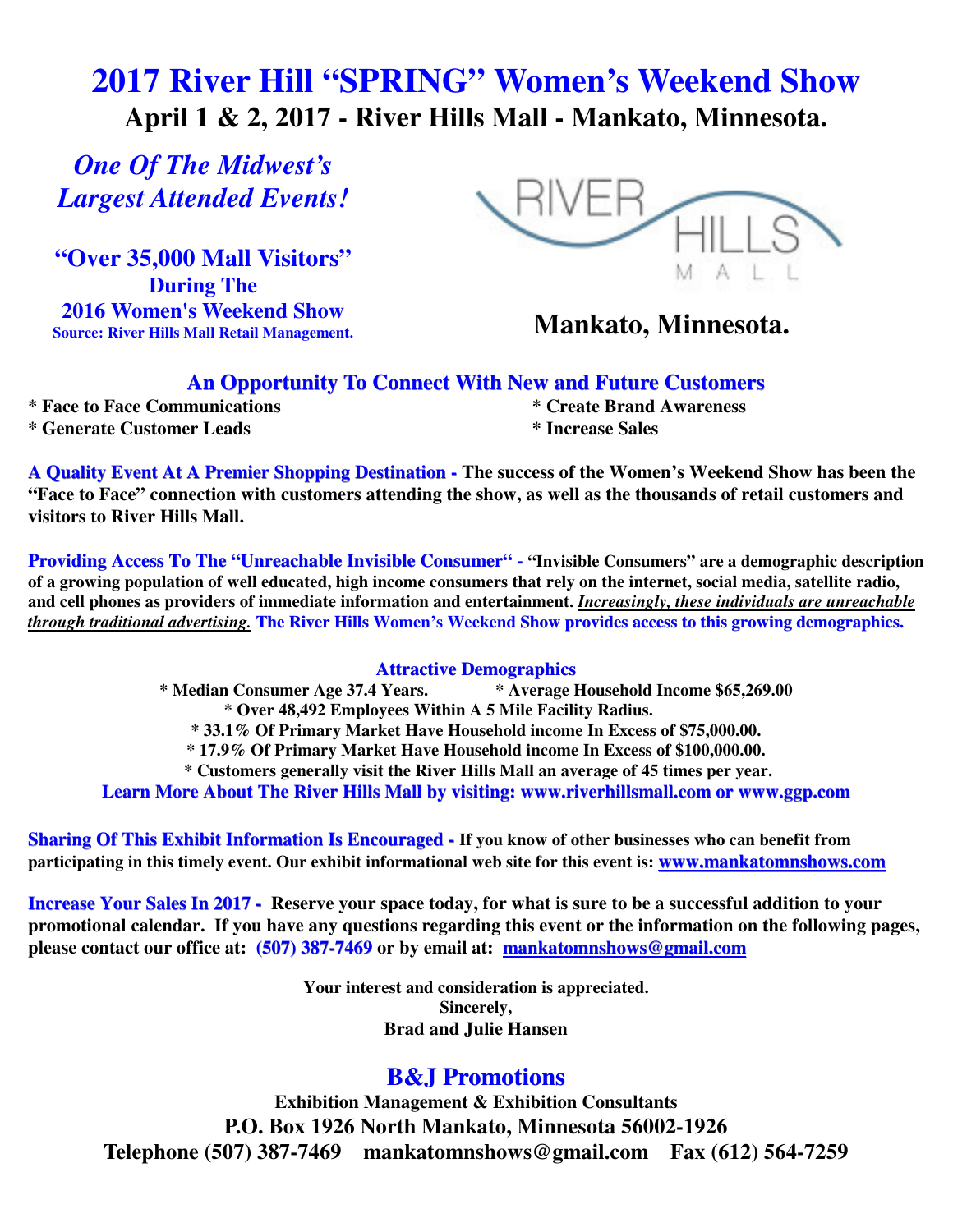### *2017 River Hills "SPRING" Women's Weekend Show*  **Exhibitor Rules and Information**

- **Location: River Hills Mall 1850 Adams Street Mankato, Minnesota 56001**
- **Show Dates: Saturday, April 1 and Sunday, April 2, 2017**

**Show Hours: Saturday 10:00 A.M. to 9:00 P.M. Sunday 11:00 A.M. to 6:00 P.M.** 

- **Exhibit Details: Exhibit space are 10 ft. x 8 ft. deep with Back and Side Curtains. Island Displays are 10 ft. x 16 ft. open space, with 4 aisles.**
- **Exhibit Rates: Crafts Exhibit Space, 10 Ft. Wide 8 Ft. Deep------------------------------------------------------------------------------------ \$125.00 each.** *(The Craft exhibit rate is for handmade clothing, home decor or works of art displays. Displays are juried by Sponsor and Mall.)*   **Direct Sales/Home Based Business Exhibit, 10 Feet Wide 8 Feet Deep---------------------------------------------------- \$195.00 each. Direct Sales/Home Based Business Exhibit, 10 Feet Wide 8 Feet Deep "With Skirted Table, and Chairs"-------- \$235.00 each. (1) table, 8 feet long with skirting and (2) chairs will be included at this rate. Island Display, No Curtains. 10 Feet Wide 16 Feet Deep. North and South Aisle Exposure--------------------------- \$260.00 each. Commercial Exhibit Space, "With Back and Side Curtains" 10 Feet Wide 8 Feet Deep------------------------------- \$350.00 each.** *(The Commercial Exhibit Space Rate Is Specific To Home Improvement Related Companies.)*
- **Utilities: Electrical \$25.00. 110 electrical outlets are available per exhibit. Grounded extension cords in a length of at least 20 feet should be brought for your exhibit. Internet is a free open Internet service.**
- **Tables & Chairs: Skirted Tables and Chairs are available as an exhibit package on your exhibit contract. Use of your own tables, chairs and carpet is permitted and encouraged.**
- **Reserving Space To reserve exhibit space in this event, a deposit of 50% of the total amount including electricity, must be Final Payment: returned with a completed contract. The final balance will be due on March 15, 2017**
- **Payment Business, Certified, Personal, Credit Card Convenience Checks, Money Orders as well as American**  Express, Discover, Master Card or Visa Credit Cards are accepted forms of payments.
- **Move In: Friday, March 31, 9:15 P.M. to 12:30 A.M. Saturday, April 1, 7:00 A.M. to 9:30 A.M. All exhibits must be assembled by 10:00 A.M. on Saturday, April 1. Service entrance doors will be used for move in and move out of exhibit materials. Doors and entrances to be used will be marked. Any exhibit materials that can not be brought through service doors will need to enter through an overhead door and freely maneuver down an 8 foot aisle. Displays wider than 8 foot are acceptable. However, a scheduled Move In time must occur on Friday, March 31, for larger displays.**
- **Move Out: Exhibit Move Out will begin at the conclusion of the show at 6:00 P.M. on Sunday, April 2. All exhibits must be removed from the interior of the Mall on Sunday, April 2.**
- **Form St-19: Minnesota Law requires that participants must provide information on their status of possessing a valid sales tax permit number, having applied for, or a declaration that you are not required to have a sales tax permit number. This form will accompany the final statement.**
- **Security: Your company's personnel will be responsible for the security of your exhibit and personal items contained within. River Hills Mall and its property are patrolled by Security.**
- **Signage: All exhibits must have at least 1 sign identifying the exhibit. No hand lettered or stencil lettered signs will be permitted as exhibit identification.**
- **Lodging: Information on overnight lodging will be provided with your final statement.**
- **Restrictions: \* Tables must be skirted and covered. Skirting must be clean and reach from table top to the floor. \* Distribution of any food or beverage is not allowed without knowledge of the Show Sponsor. \* Exhibit materials higher than 4 feet may not extend further than 4 feet from the back of an Exhibit. \* Exhibits with Helium Balloons will be assessed a \$50.00 clean up charge by River Hills Mall.**
- **Final Packet: The Final Exhibit Packet will include detailed information on the following: Entering the Facility, Exhibit Restrictions, Draping, Lodging, Minnesota St-19 form and other information related to your participation in this event.**

#### **B & J PROMOTIONS**

**Exhibition Management and Exhibition Consultants** 

**P. O. Box 1926 North Mankato, Minnesota 56002-1926** 

**Telephone (507) 387-7469 mankatomnshows@gmail.com Fax (612) 564 -7259**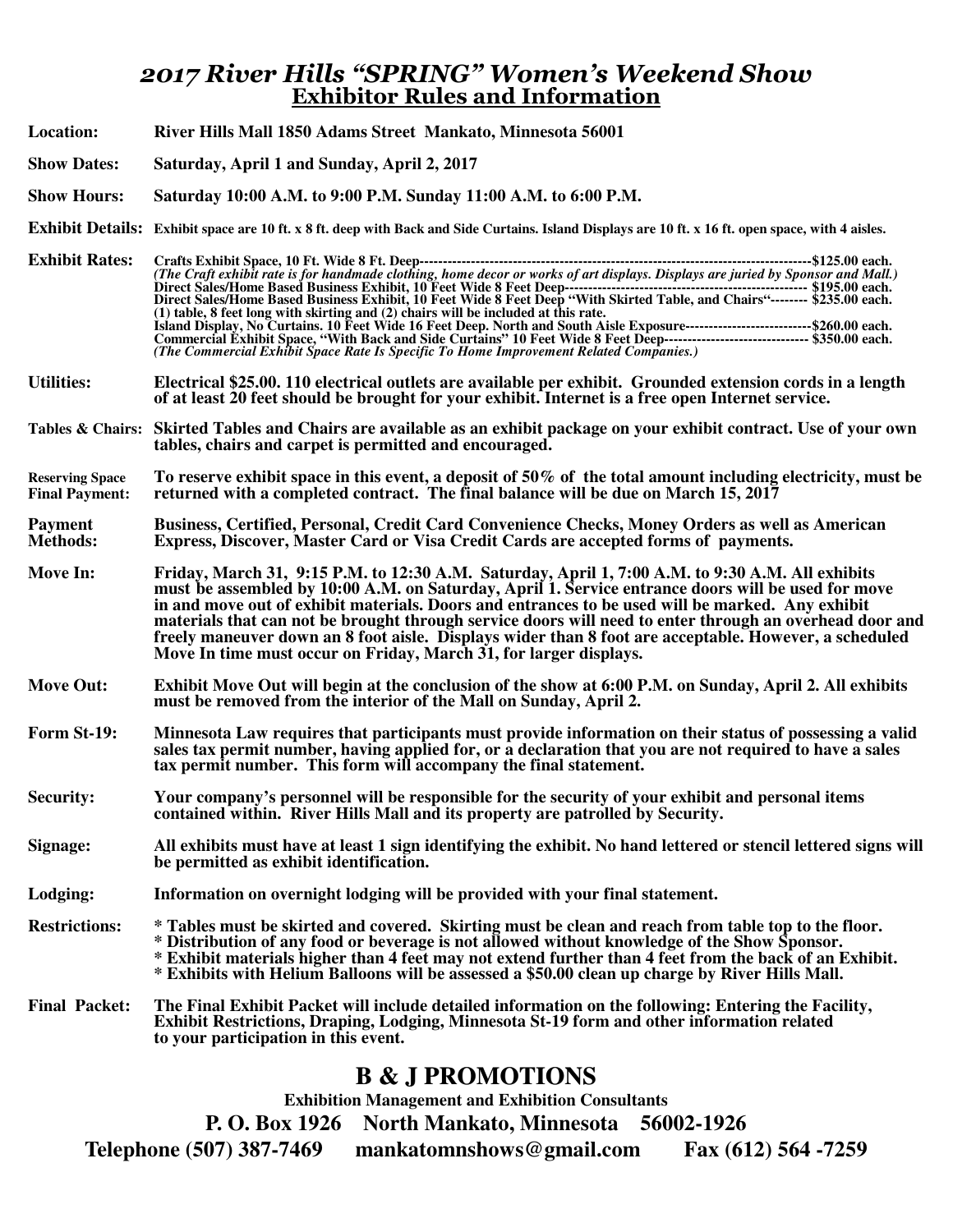# *2017 River Hills "SPRING" Women's Weekend Show*  **Contract Application For Exhibit Space**

**B & J Promotions, hereafter referred to as SPONSOR, grants to the company listed below, hereafter referred to as EXHIBITOR, the right to exhibit space at the 2017, River Hills "SPRING" Women's Weekend Show. The entity in submitting this contract or an entity in submitting payment agrees to the terms and conditions of this show as outlined on the reverse of this contract. This contract shall not be binding until accepted and signed by show SPONSOR.** 

| $City$ $City$ $Zip$ $Zip$                                                                                                       |                                                                                                                                                           |                                                             |                        |                                      |  |  |  |  |
|---------------------------------------------------------------------------------------------------------------------------------|-----------------------------------------------------------------------------------------------------------------------------------------------------------|-------------------------------------------------------------|------------------------|--------------------------------------|--|--|--|--|
|                                                                                                                                 |                                                                                                                                                           |                                                             |                        |                                      |  |  |  |  |
|                                                                                                                                 |                                                                                                                                                           |                                                             |                        |                                      |  |  |  |  |
|                                                                                                                                 | By Title Title<br>My Company Will Be Exhibiting                                                                                                           |                                                             |                        |                                      |  |  |  |  |
|                                                                                                                                 |                                                                                                                                                           |                                                             |                        |                                      |  |  |  |  |
|                                                                                                                                 |                                                                                                                                                           |                                                             |                        | <b>Exhibit Location(s) Requested</b> |  |  |  |  |
|                                                                                                                                 |                                                                                                                                                           | PLEASE TYPE OR PRINT THE FOLLOWING INFORMATION              |                        |                                      |  |  |  |  |
|                                                                                                                                 |                                                                                                                                                           |                                                             |                        |                                      |  |  |  |  |
|                                                                                                                                 | My company will need () Direct Sales/Home Based Business Exhibit Space (s) with Curtains at \$195.00 per space. --------------- \$                        |                                                             |                        |                                      |  |  |  |  |
| My company will need () Direct/Home Based Business Exhibit Space (s) with Skirted Table and Chairs, at \$235.00 per space. - \$ |                                                                                                                                                           |                                                             |                        |                                      |  |  |  |  |
|                                                                                                                                 | My company will need () Commercial Exhibit Space (s) 10' x 8' with Curtains at \$350.00 per space. ---------------------------------- \$                  |                                                             |                        |                                      |  |  |  |  |
|                                                                                                                                 |                                                                                                                                                           |                                                             |                        |                                      |  |  |  |  |
|                                                                                                                                 |                                                                                                                                                           |                                                             |                        |                                      |  |  |  |  |
|                                                                                                                                 |                                                                                                                                                           |                                                             |                        |                                      |  |  |  |  |
|                                                                                                                                 |                                                                                                                                                           |                                                             |                        |                                      |  |  |  |  |
|                                                                                                                                 |                                                                                                                                                           |                                                             |                        |                                      |  |  |  |  |
|                                                                                                                                 | PLEASE TYPE OR PRINT ALL INFORMATION OTHER THAN REQUIRED SIGNATURE.<br>Authorized Amount Of Payment \$______________ Authorization Date__________________ | Please Complete The Following Only If Paying By Credit Card |                        |                                      |  |  |  |  |
|                                                                                                                                 |                                                                                                                                                           |                                                             |                        |                                      |  |  |  |  |
|                                                                                                                                 |                                                                                                                                                           |                                                             |                        |                                      |  |  |  |  |
|                                                                                                                                 |                                                                                                                                                           |                                                             |                        |                                      |  |  |  |  |
|                                                                                                                                 |                                                                                                                                                           |                                                             |                        |                                      |  |  |  |  |
|                                                                                                                                 |                                                                                                                                                           |                                                             | <b>OFFICE USE ONLY</b> |                                      |  |  |  |  |
|                                                                                                                                 | Exhibit Spaces Assigned: $1.$ 2. 3. 4.                                                                                                                    |                                                             |                        |                                      |  |  |  |  |
|                                                                                                                                 |                                                                                                                                                           |                                                             |                        |                                      |  |  |  |  |
|                                                                                                                                 |                                                                                                                                                           |                                                             |                        |                                      |  |  |  |  |
|                                                                                                                                 |                                                                                                                                                           |                                                             |                        |                                      |  |  |  |  |
|                                                                                                                                 | All Payments Are To Be Made Payable And Emailed, Faxed or Mailed To:                                                                                      |                                                             |                        | <b>B &amp; J Promotions</b>          |  |  |  |  |
|                                                                                                                                 |                                                                                                                                                           | PO Box 1926 North Mankato, Minnesota 56002-1926             |                        |                                      |  |  |  |  |

**A copy of the contract application will be returned with final statement.**